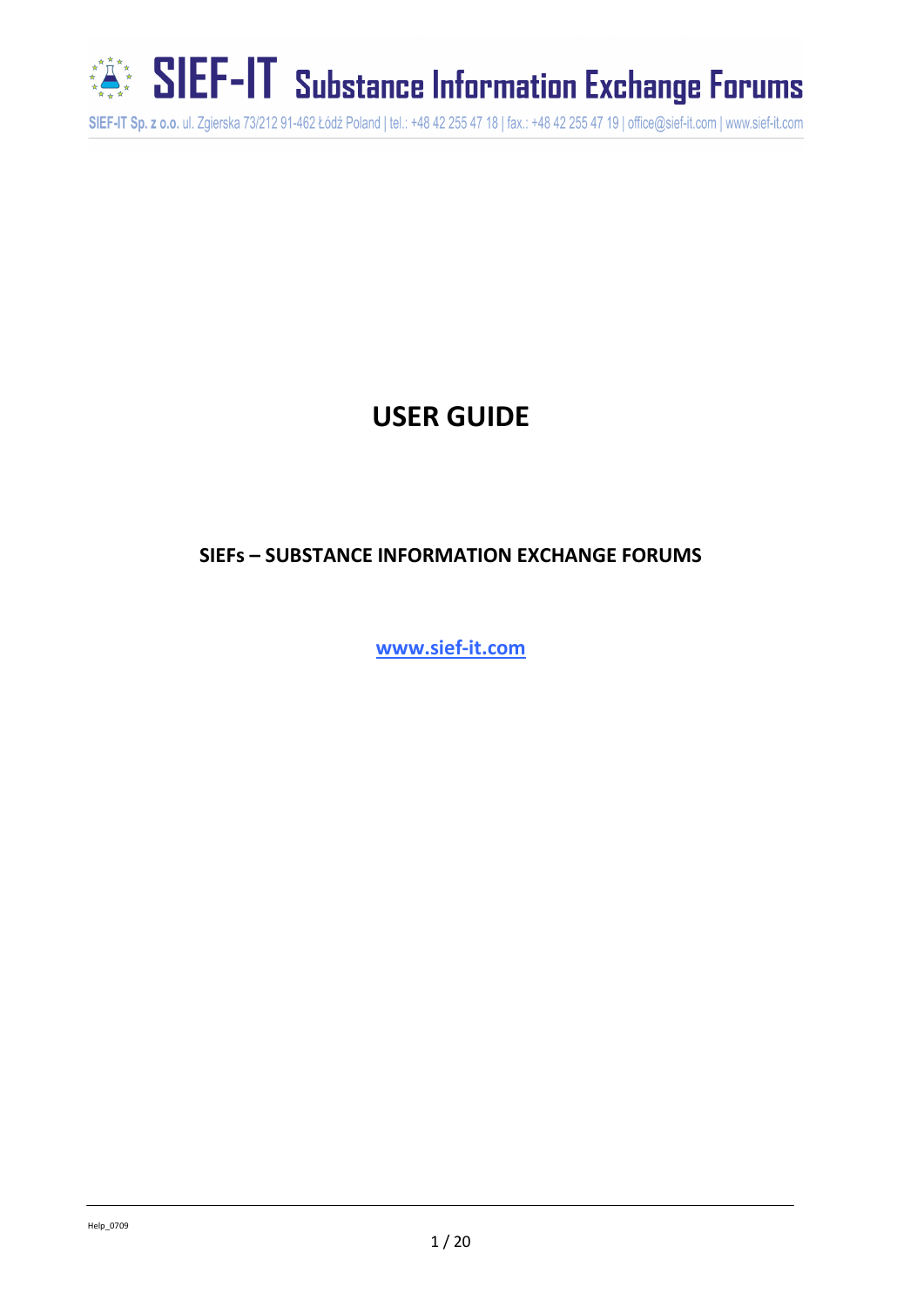# SIEF-IT Substance Information Exchange Forums

SIEF-IT Sp. z o.o. ul. Zgierska 73/212 91-462 Łódź Poland | tel.: +48 42 255 47 18 | fax.: +48 42 255 47 19 | office@sief-it.com | www.sief-it.com

## **Contents**

| 1. |      |                                                                        |
|----|------|------------------------------------------------------------------------|
| 2. |      |                                                                        |
|    | 2.1. |                                                                        |
|    | 2.2. |                                                                        |
|    | 2.3. |                                                                        |
|    |      |                                                                        |
| 3. |      |                                                                        |
|    |      |                                                                        |
|    |      |                                                                        |
|    |      |                                                                        |
|    |      |                                                                        |
|    |      |                                                                        |
|    |      |                                                                        |
|    | 3.4. |                                                                        |
|    |      |                                                                        |
|    |      | 4. Using the Forum (SIEFs - Substance Information Exchange Forums)  20 |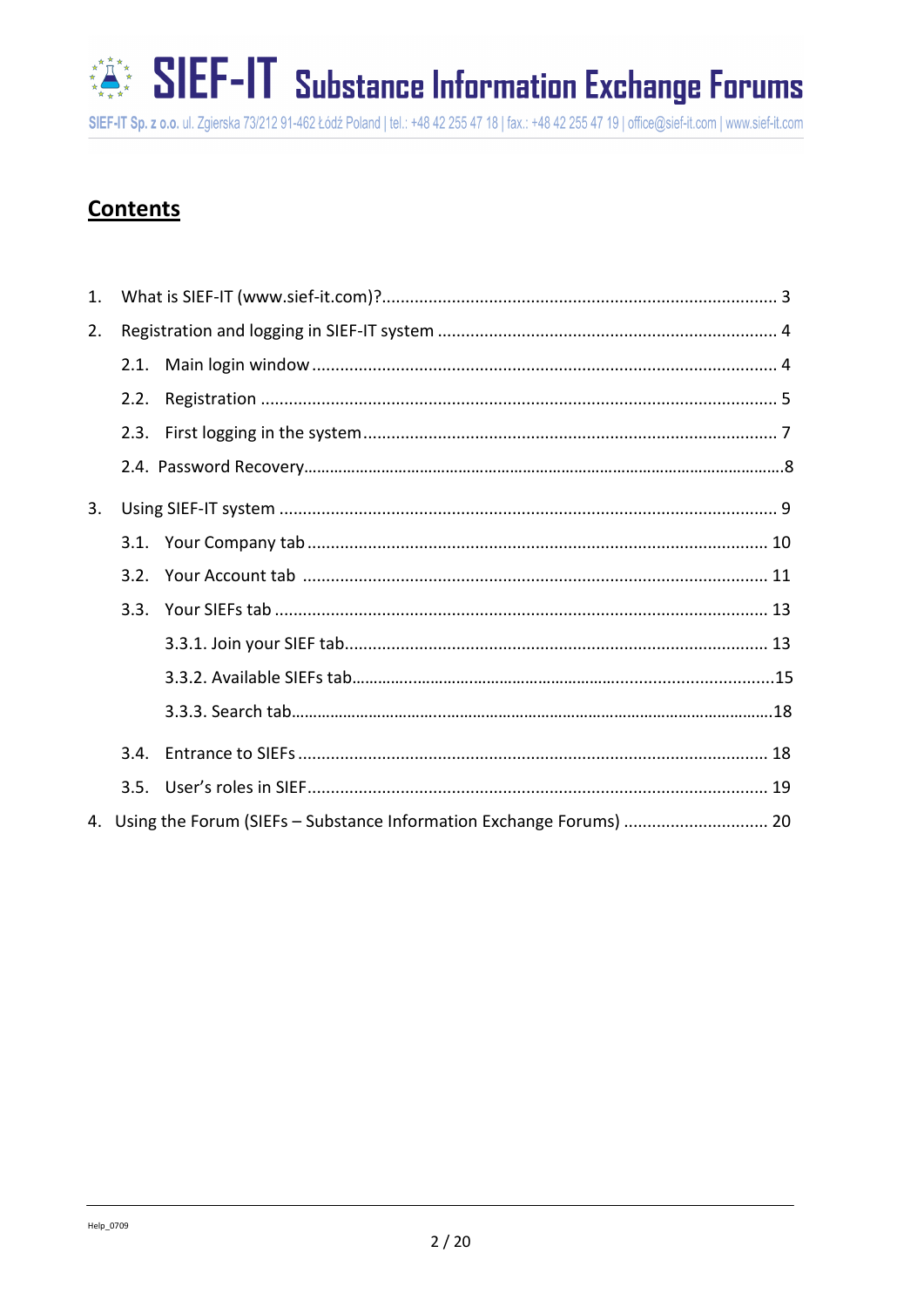$\tilde{S}^*$  SIEF-IT substance Information Exchange Forums

SIEF-IT Sp. z o.o. ul. Zgierska 73/212 91-462 Łódź Poland | tel.: +48 42 255 47 18 | fax.: +48 42 255 47 19 | office@sief-it.com | www.sief-it.com

#### <span id="page-2-0"></span>**1. What is SIEF-IT (www.sief-it.com)?**

**SIEF-IT data exchange system has been carefully designed for the needs of Chemical Industry.** It is one and only uncomplicated and user friendly IT system for SIEF cooperation. Elaborated by the team of specialists, SIEF-IT is solely and exclusively designed for running Substance Information Exchange Forums (SIEFs) in compliance with REACH regulation.

SIEF-IT system is **designed for:**

- **producers and importers of chemicals who want to follow the REACH** regulation and whose priority is to minimize costs connected with dossier preparation and registration in ECHA,
- Data Holders and Experts.
- Third Parties and Only Representatives interested in all chemical substances that have been launched onto the European Union market after 1st June, 2008.

SIEF-IT is adjusted for all registration deadlines: **2010**, **2013**, **2018**. Therefore every user can start effective SIEF cooperation just now.

SIEF-IT system offers **wide range of software developments enabling effective cooperation** in compliance with REACH regulation. Its main advantage is operation based on data import from REACH-IT. Virtual space for substantive information exchange promotes establishing mutual relationships and enriching contact and cooperation between hundreds of SIEF members.

**You can now facilitate your participation in Substance Information Exchange Forum (SIEF).**

Join your SIEF forums at SIEF-IT and use all available communication tools if you want to:

- avoid duplication of expensive testing,
- facilitate data sharing,
- view your pre-SIEF in a clear format,
- find useful data in your own pre-SIEFs,
- choose your involvement in SIEF cooperation,
- invite other pre–SIEF members to your SIEF,
- meet and communicate with other potential registrants,
- receive automatic e-mail notifications about new topics and discussions in SIEF,
- access your SIEF system from any place in the world via standard internet searching engines.

#### **The main aim of our mission is:**

*"...to consolidate small, medium and big producers and importers of chemical substances from the whole European Union on Substance Information Exchange Forums and to facilitate and promote all collective actions of SIEF members."*

Do not wait …

## Start your SIEF cooperation!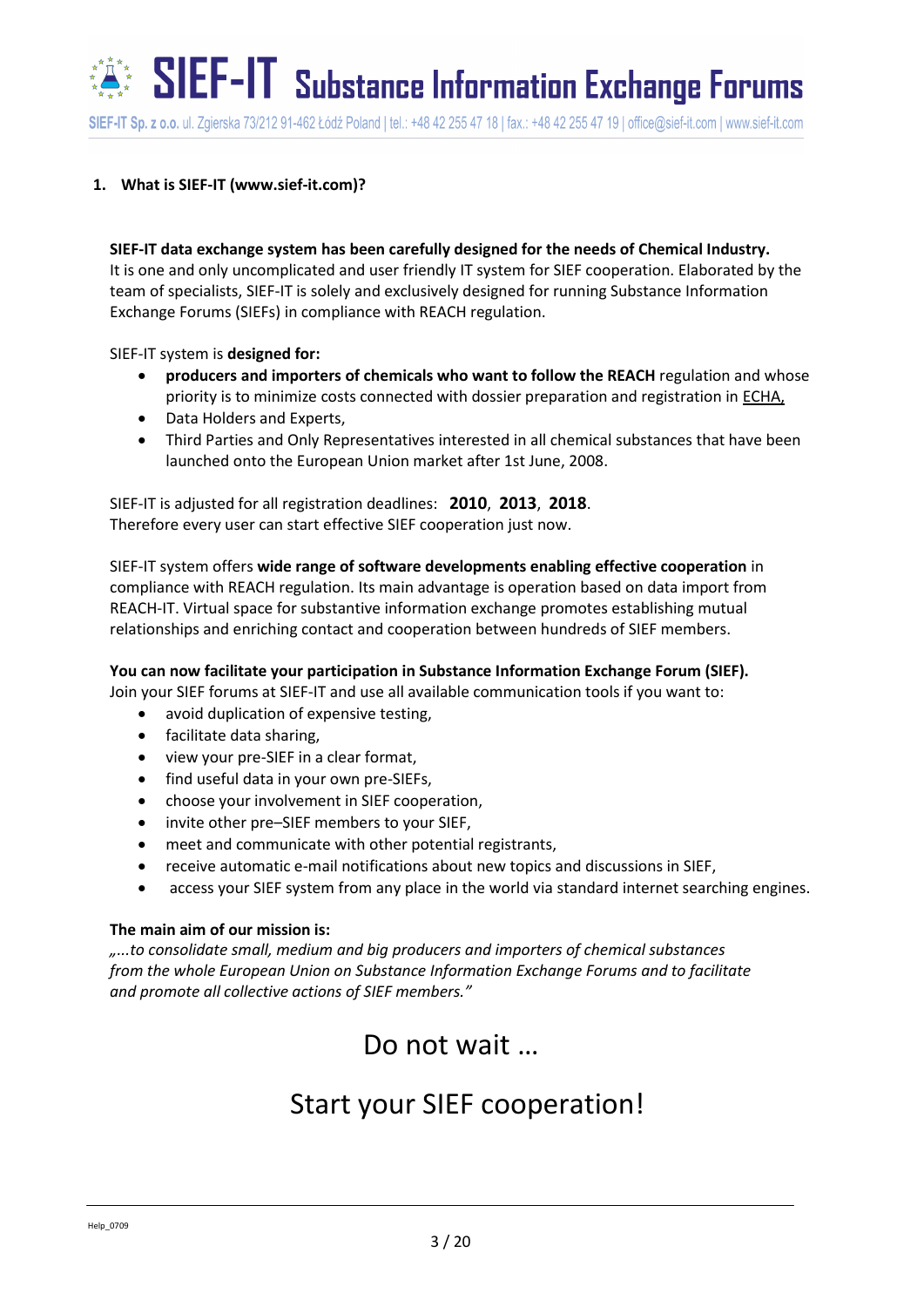## $\mathbb{S}^*$  SIEF-IT Substance Information Exchange Forums

SIEF-IT Sp. z o.o. ul. Zgierska 73/212 91-462 Łódź Poland | tel.: +48 42 255 47 18 | fax.: +48 42 255 47 19 | office@sief-it.com | www.sief-it.com

#### <span id="page-3-0"></span>**2. Registration and logging in SIEF-IT system.**

In order to get an access to SIEF-IT system you should:

- Enter [www.sief-it.com](http://www.sief-it.com/) website
- $-$  Register for new users
- Log in using your Username and Password for registered users

|                                                                                 | A SIEF-IT Substance Information Exchange Forums                                                                                                                                                                                                                  |           |
|---------------------------------------------------------------------------------|------------------------------------------------------------------------------------------------------------------------------------------------------------------------------------------------------------------------------------------------------------------|-----------|
|                                                                                 |                                                                                                                                                                                                                                                                  | English + |
| Home<br><b>SIEF-IT Project</b><br><b>REACH - Legal basis</b><br><b>Glossary</b> | Login<br>Password recovery<br><b>Registration</b><br>Password<br>Usemame<br>Loola                                                                                                                                                                                |           |
| FAO<br>User guide                                                               | <b>SIEF system</b><br>facilitates your perticipation in Substance Information Bichange Forums (SIEP) and<br>erables effective communication between hundreds of SIEF members.                                                                                    |           |
| Contact<br><b>LEAD REGISTRANTS:</b><br><b>DATA/HOLDERS:</b>                     | The purpose is to enrich contact and cooperation between:<br>. hundreds of SIEF members<br>· potential registrants of chemical substances within SIBP<br>· potential registrants of chemical substances who create coreortial<br>SIEF-IT system is addressed to: |           |
| <b>HEM-BOND CO</b><br><b>INGCAL COMMUNITY</b>                                   | · Companies interested in registering chemical substances according to REACH<br>regulation<br>· Sef Formation Facilitators (SFF)<br>. Lead Registrants<br>. Experts<br>· Data Holders                                                                            |           |
|                                                                                 | Three steps to start information exchange:<br>. Step 1: Register your company in SIEF-IT system<br>. Step 2: Use XXVL file from REACH-IT (BCHA) according to our detailed tips<br>. Step 3: JODN to SEF or create a new one                                      |           |
|                                                                                 | <b>JOIN YOUR SIEF NOW</b><br>Registration in the system is free of charge.                                                                                                                                                                                       |           |
|                                                                                 | C Copyright 2008-2010 by SIEF-IT. All rights reserved.   Terms and Conditions                                                                                                                                                                                    |           |

#### <span id="page-3-1"></span>**2.1. Main login window.**

Login window in the central part of the Homepage is used for:

- a) Logging in the portal for registered users,
- b) Registration for new users not having an account yet,
- c) Password Recovery for users who forgot their password.

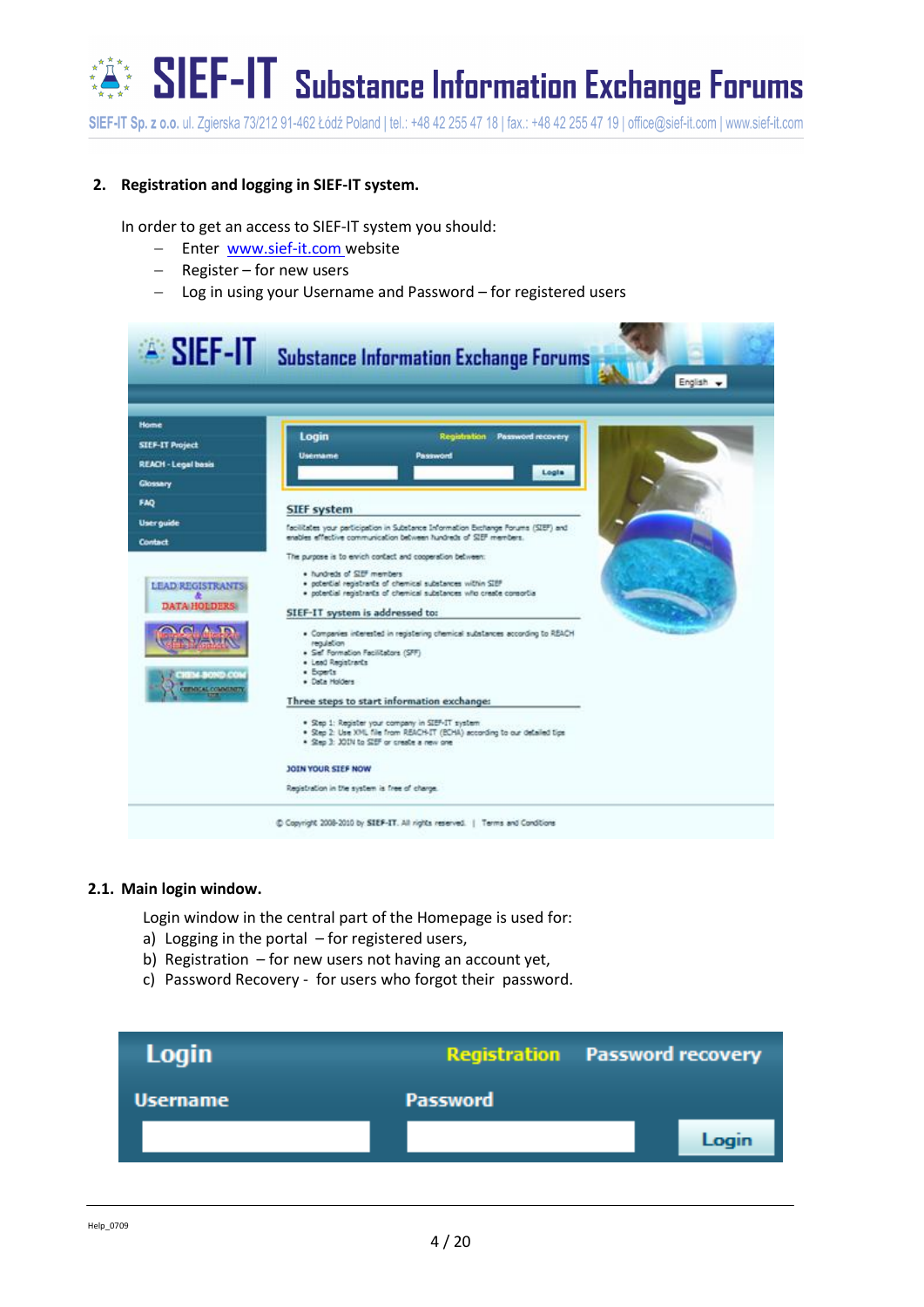

#### <span id="page-4-0"></span>**2.2. Registration.**

Every new user has to register in order to access to further SIEF-IT resources.

In order to register you have to:

a) Click **Registration** field in the main login window,

| <b>Login</b>    | <b>Registration</b>   Password recovery |       |
|-----------------|-----------------------------------------|-------|
| <b>Username</b> | <b>Password</b>                         |       |
|                 |                                         | Login |
|                 | Login window                            |       |

b) Fill in the registration form.

| <b>Registration</b>                                                                          |                                                     |  |  |  |  |
|----------------------------------------------------------------------------------------------|-----------------------------------------------------|--|--|--|--|
| How to register to SIEF-IT portal - for more info click here                                 |                                                     |  |  |  |  |
|                                                                                              |                                                     |  |  |  |  |
| <b>Username:</b>                                                                             |                                                     |  |  |  |  |
| * Password:                                                                                  | min 8 characters required                           |  |  |  |  |
| Re-type password:                                                                            |                                                     |  |  |  |  |
| * E-mail:                                                                                    |                                                     |  |  |  |  |
| * Do you agree ?                                                                             | I have read and accepted the Term and<br>Conditions |  |  |  |  |
| <b>Chemical Community</b><br>Free of charge registration<br><b>Site</b><br>www.chem-bond.com |                                                     |  |  |  |  |
| <b>Register</b>                                                                              |                                                     |  |  |  |  |
| - Required Fields                                                                            |                                                     |  |  |  |  |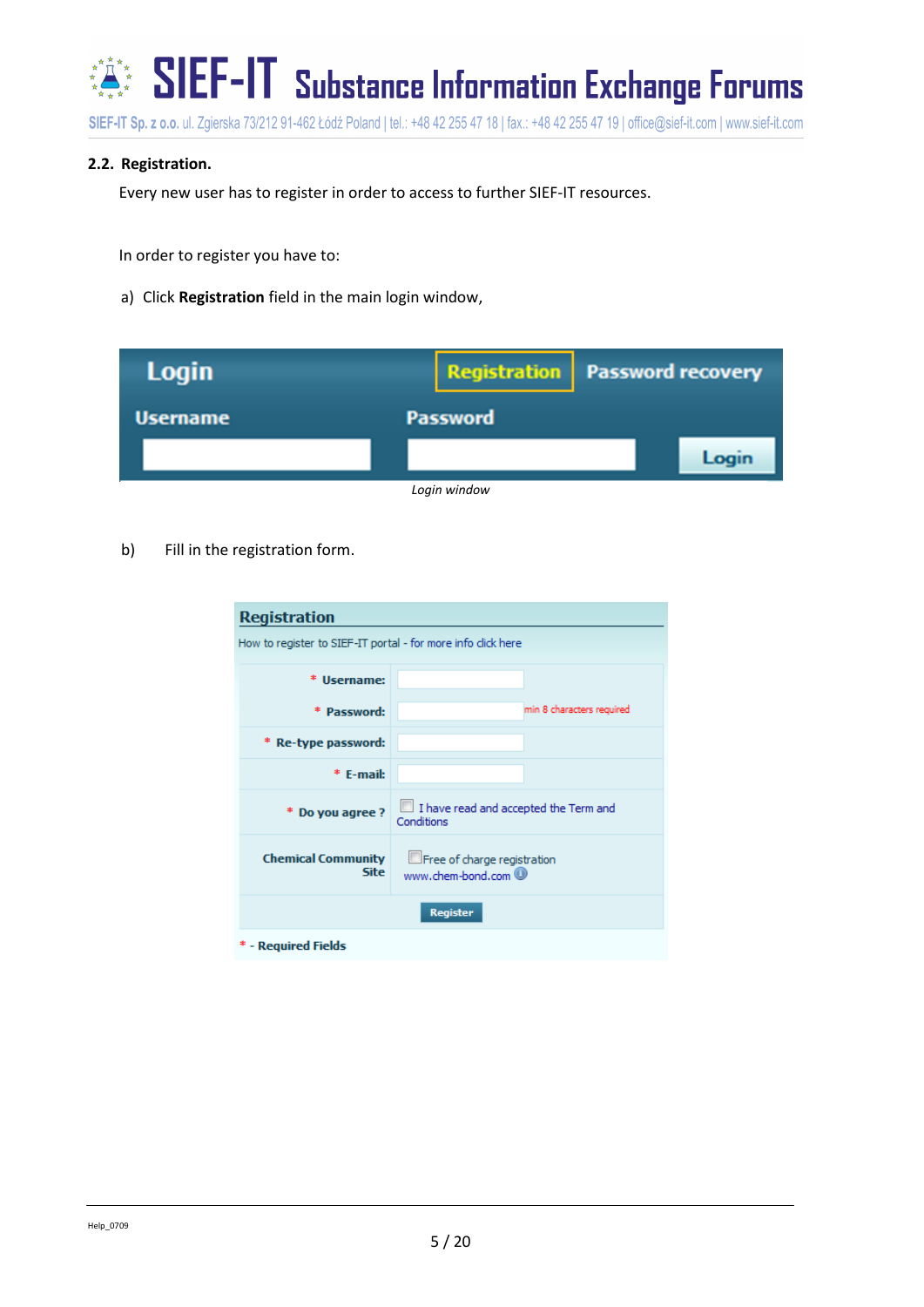$\mathbb{S}^*$  SIEF-IT Substance Information Exchange Forums

SIEF-IT Sp. z o.o. ul. Zgierska 73/212 91-462 Łódź Poland | tel.: +48 42 255 47 18 | fax.: +48 42 255 47 19 | office@sief-it.com | www.sief-it.com

| <b>Step 2/2</b>      |                               |  |  |  |
|----------------------|-------------------------------|--|--|--|
|                      |                               |  |  |  |
|                      |                               |  |  |  |
|                      | <b>Company data</b>           |  |  |  |
| * Company name:      |                               |  |  |  |
| * Country:           |                               |  |  |  |
| City:                |                               |  |  |  |
| Post-code:           |                               |  |  |  |
| <b>Street 1:</b>     |                               |  |  |  |
| <b>Phone number:</b> |                               |  |  |  |
| <b>Fax number:</b>   |                               |  |  |  |
|                      | <b>Company represented by</b> |  |  |  |
| * First name:        |                               |  |  |  |
| * Last name:         |                               |  |  |  |
| *Code from image:    |                               |  |  |  |
|                      | Registration                  |  |  |  |

*Registration form*

#### **Attention:**

Make sure you remember your Username – you will need it every time you log into the system. Check carefully the correctness of your e-mail address (a confirmation e-mail with activation link will be sent to this address).

The system does not allow to register if the user's e-mail address has been previously registered for any other account /user within SIEF-IT system.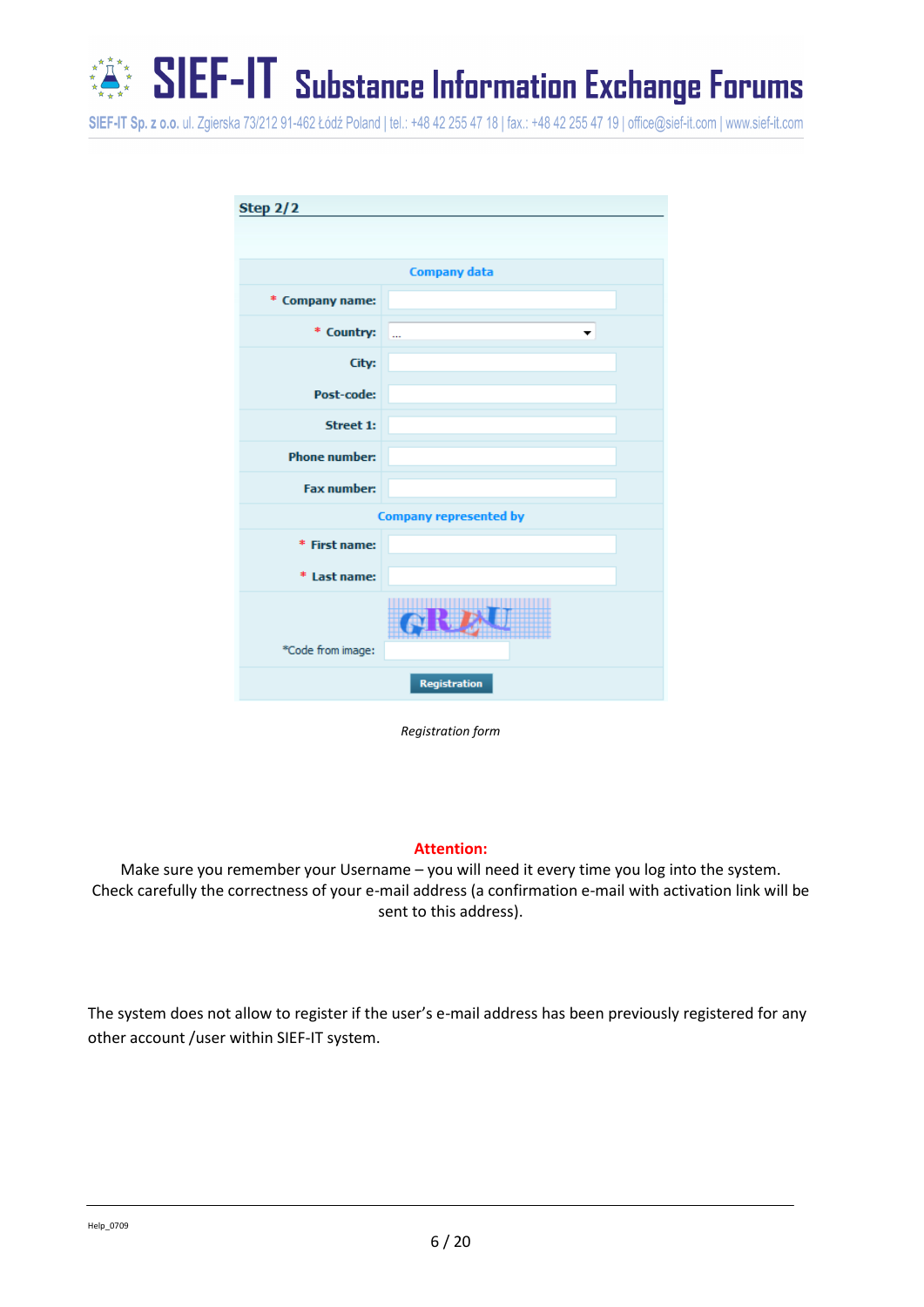## SIEF-IT Substance Information Exchange Forums ★<br>★<br>★<br>★

SIEF-IT Sp. z o.o. ul. Zgierska 73/212 91-462 Łódź Poland | tel.: +48 42 255 47 18 | fax.: +48 42 255 47 19 | office@sief-it.com | www.sief-it.com

c) When the registration form is successfully filled in the following announcement will be displayed:

| <b>Welcome to SIEF-IT system</b>                                                                                                                                                                                     |                                                                                                                                    |  |  |  |  |
|----------------------------------------------------------------------------------------------------------------------------------------------------------------------------------------------------------------------|------------------------------------------------------------------------------------------------------------------------------------|--|--|--|--|
|                                                                                                                                                                                                                      | Registration complete.<br>You can log in but your account is temporarily limited. The activation link was sent to you by<br>email. |  |  |  |  |
| This is a Substance Information Exchange Forum (SIEF).<br>The purpose of this system is to facilitate contact between potentially registering<br>chemical substances and its other members in compliance with REACH. |                                                                                                                                    |  |  |  |  |

d) The system will send a confirmation e-mail to the address entered during the registration.

#### <span id="page-6-0"></span>**2.3. First logging in the system.**

After receiving the confirmation e-mail you can log into SIEF-IT system.

To log in for the first time please:

- a) Enter [www.sief-it.com](http://www.sief-it.com/)
- b) In the main login window enter your:
	- Username defined during registration in SIEF-IT,
	- Password defined during registration in SIEF-IT

| $\sim$ SIEF-IT           | <b>Substance Information Exchange Forums</b><br>English v                                                                                                                             |  |  |  |  |
|--------------------------|---------------------------------------------------------------------------------------------------------------------------------------------------------------------------------------|--|--|--|--|
|                          | You are connected as: anangange on behalf of: Cangeangeet company; Log out                                                                                                            |  |  |  |  |
| <b>SYSTEM Menu</b>       | Welcome                                                                                                                                                                               |  |  |  |  |
| <b>Your Company</b>      | This is a Substance Information Exchange Forum (SIEF) system.                                                                                                                         |  |  |  |  |
| Data                     | The System facilitates communication between potentially registering chemical substances and                                                                                          |  |  |  |  |
| <b>Your Account</b>      | other SIEF-IT members in compliance with REACH.                                                                                                                                       |  |  |  |  |
| <b>Users</b>             | To start your SIEF cooperation:                                                                                                                                                       |  |  |  |  |
| <b>Add user</b>          | 1. Sign in to your SIEF - "Join to SIEF" tab<br>2. Unblock your SIEF access - "Available SIEFs" tab, "Go to SIEF" link<br>3. Make an order, enter your SIEF, start SIEF communication |  |  |  |  |
| <b>Change password</b>   |                                                                                                                                                                                       |  |  |  |  |
| <b>Your SIEFs</b>        |                                                                                                                                                                                       |  |  |  |  |
| <b>Join your SIEF</b>    | How does the SIFF forum look like?<br>Show me some SIEF communication tools                                                                                                           |  |  |  |  |
| <b>Available SIEFs</b>   |                                                                                                                                                                                       |  |  |  |  |
| <b>Search</b>            |                                                                                                                                                                                       |  |  |  |  |
| <b>SIEF Menu</b>         |                                                                                                                                                                                       |  |  |  |  |
| <b>Entrance to SIEFs</b> |                                                                                                                                                                                       |  |  |  |  |
|                          | Copyright 2008-2010 by SIEF-IT. All rights reserved.   Terms and Conditions                                                                                                           |  |  |  |  |
|                          | Control panel                                                                                                                                                                         |  |  |  |  |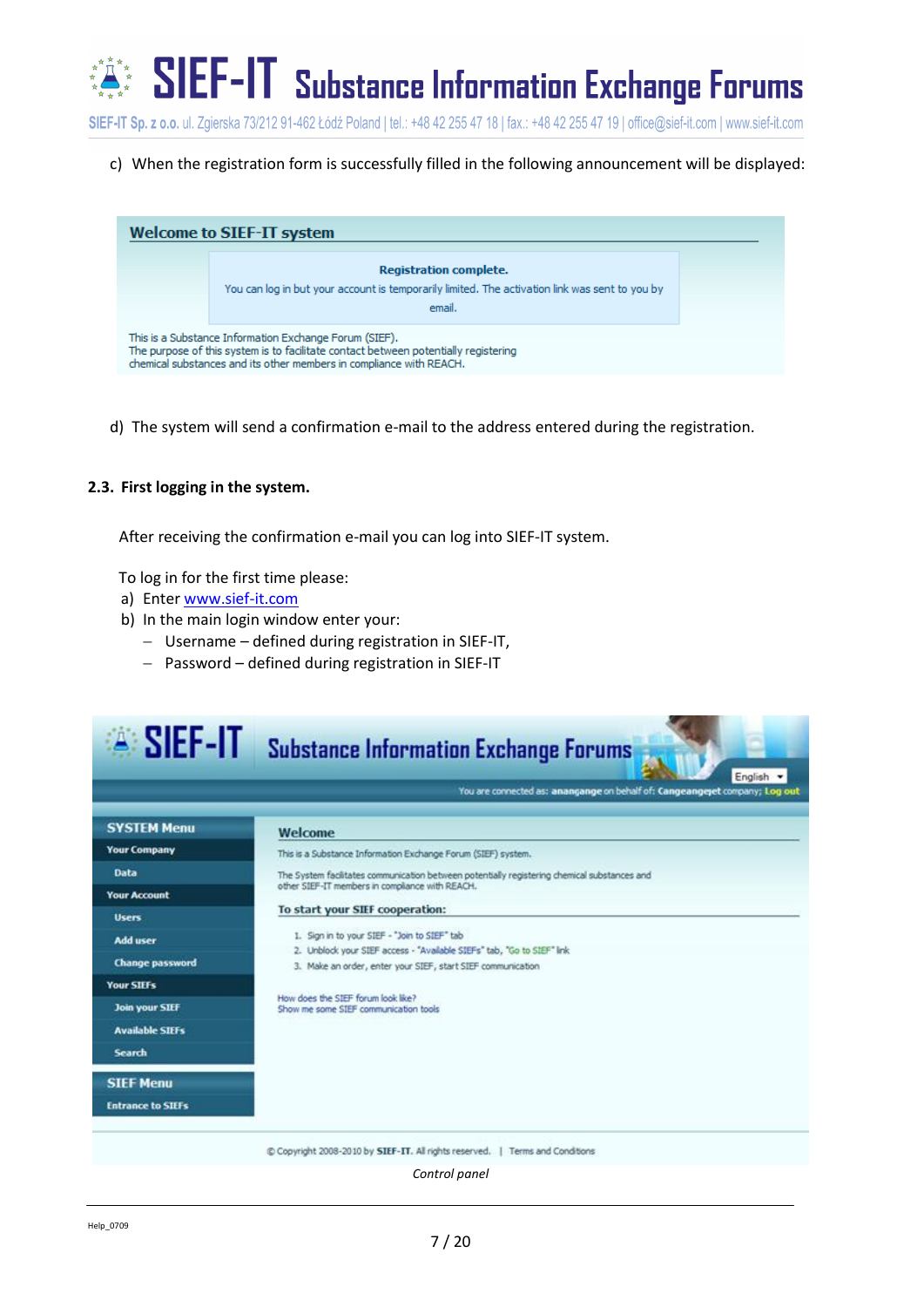

#### **2.4. Password recovery.**

This tab is placed in login window at the homepage and allows to recover your password. The procedure of entering new password for user's account is as follows:

a) Click **Password recovery** field,

| Login    | <b>Registration Password recovery</b> |
|----------|---------------------------------------|
| Username | Password                              |
|          | Login                                 |
|          | Password recovery window              |

b) Enter your User's e-mail address,

| <b>Forgot password</b> |                                           |  |  |  |  |
|------------------------|-------------------------------------------|--|--|--|--|
|                        | Your registered at SIEF-IT e-mail address |  |  |  |  |
| E-mail:                |                                           |  |  |  |  |
| Recover my password    |                                           |  |  |  |  |

- c) Click the link sent to you by e-mail,
- d) Define your new password,
- e) Re-type your new password ,

| Define new password         |                          |                           |  |
|-----------------------------|--------------------------|---------------------------|--|
|                             |                          |                           |  |
| <b>New</b><br>password:     |                          | min 8 characters required |  |
| <b>Confirm</b><br>password: | <br><b>Save password</b> |                           |  |
|                             |                          |                           |  |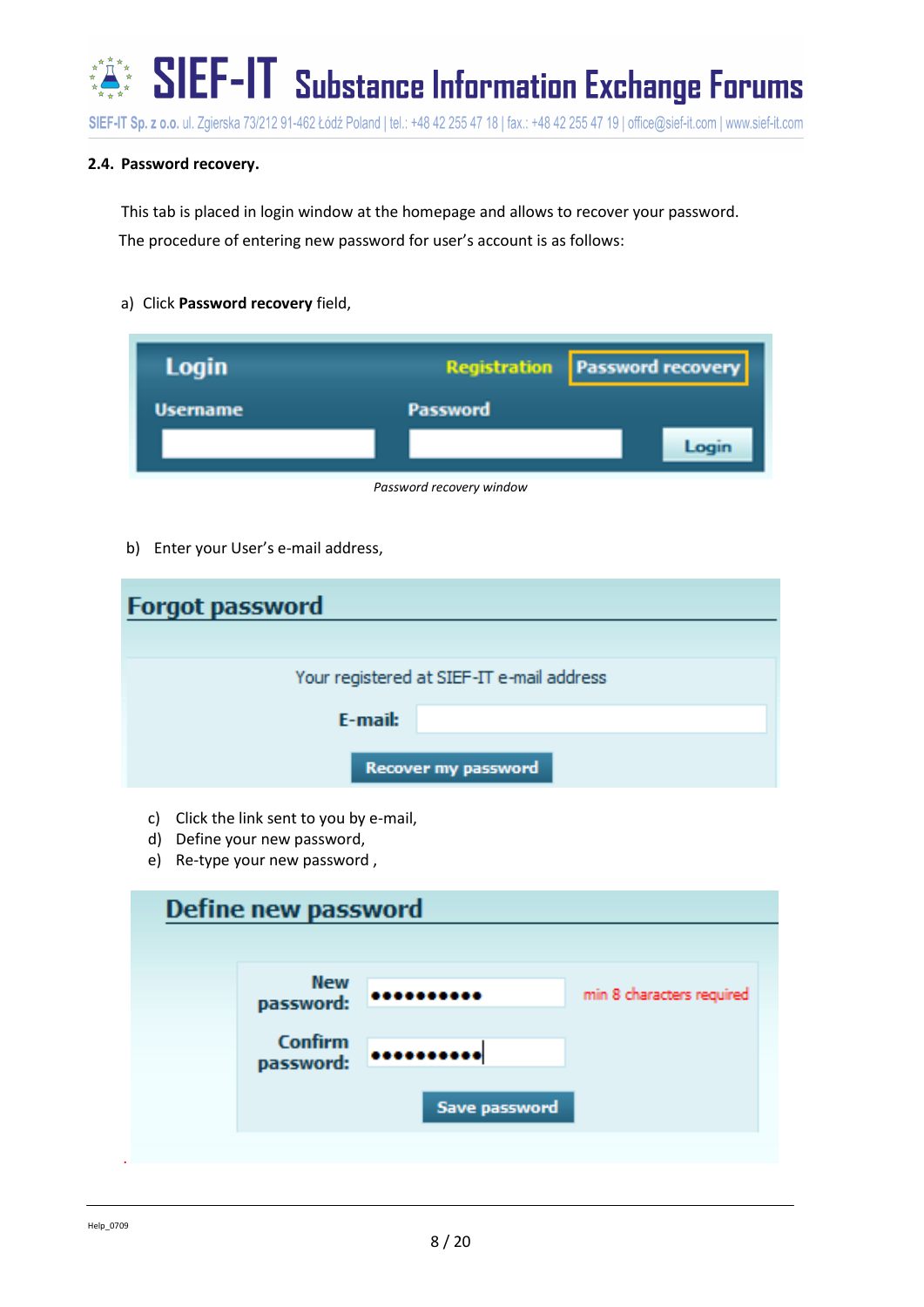

f) Click **Save password**.

The procedure is finished. You can continue your work in SIEF-IT

#### **Attention:**

For safety reasons the password must consist of minimum 8 characters.

#### <span id="page-8-0"></span>**3. Using SIEF-IT system.**

After logging in SIEF-IT system the User is working with SYSTEM Menu.

| <b>SYSTEM Menu</b>       |
|--------------------------|
| <b>Your Company</b>      |
| Data                     |
| <b>Your Account</b>      |
| <b>Users</b>             |
| <b>Add user</b>          |
| <b>Change password</b>   |
| <b>Your SIEFs</b>        |
| <b>Join your SIEF</b>    |
| <b>Available SIEFs</b>   |
| Search                   |
| <b>SIEF Menu</b>         |
| <b>Entrance to SIEFs</b> |

SIEF Menu consists of the following tabs:

- **Your Company/Data**  managing the data/contact details of User's company,
- **Your Account/Users** lists all users main account and sub-accounts
- **Your Account/Add user** for adding additional sub-accounts to main account
- **Your Account/Change password**  enables changing the password
- **Join your SIEF** joining particular SIEF forums within SIEF-IT system
- **Available SIEFs**  lists all SIEFs of User's interest
- **Search**  allows to find and join particular SIEF as Data holder or Expert
- **Entrance to SIEFs** lists SIEFs that are already accessible by the User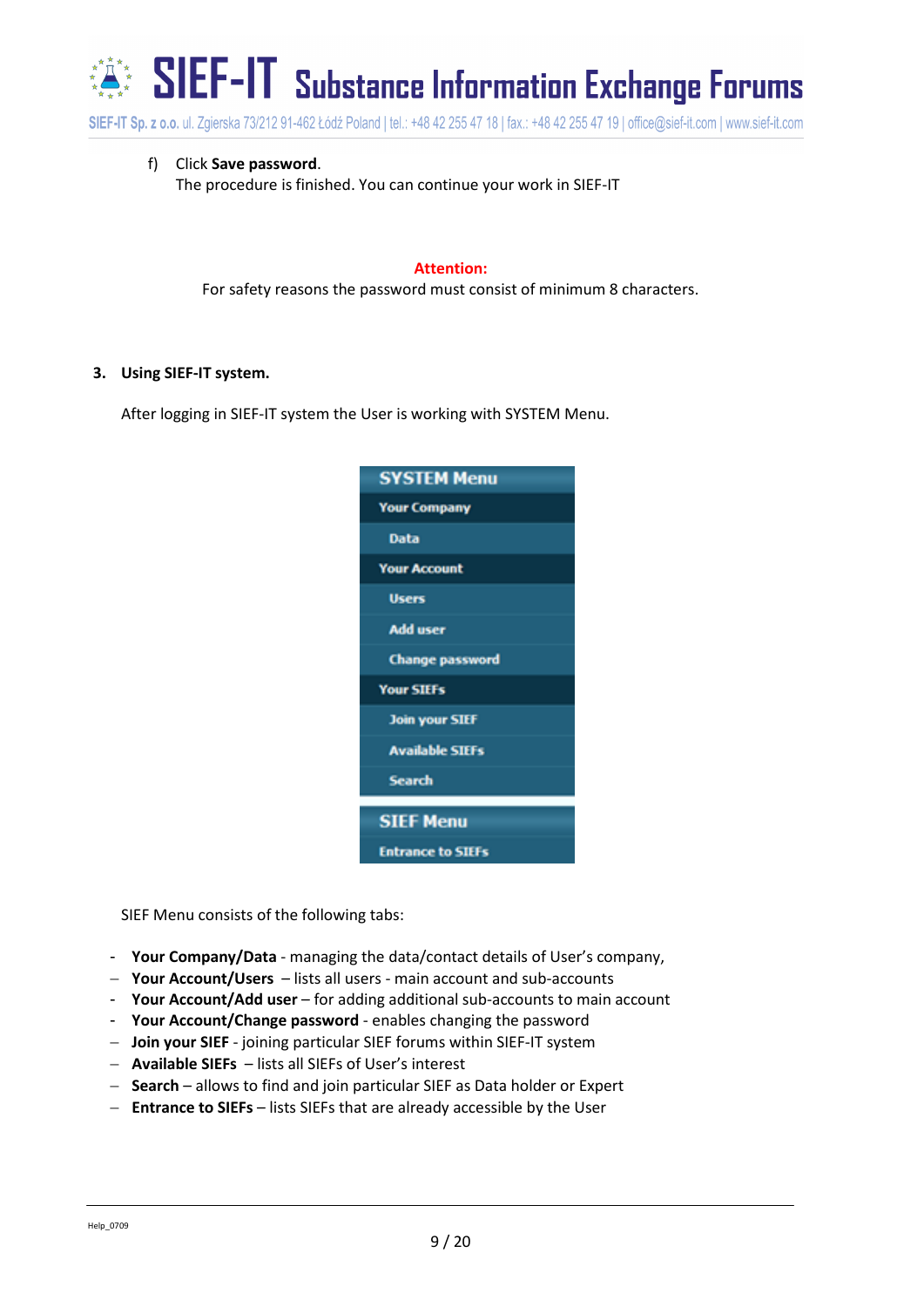

#### <span id="page-9-0"></span>**3.1. Your Company tab.**

Your Account tab enables to manage the company data and consists of the following tabs:

#### a) **Billing information:**

Organization information - company's and user's data given in the registration form Billing information – invoice data

| Data                                    |                           |                         |                        |   |                     |
|-----------------------------------------|---------------------------|-------------------------|------------------------|---|---------------------|
| <b>Biling information</b>               |                           |                         | Your data from preSIEF |   | Orders and invoices |
| <b>Organization informaction</b>        |                           |                         |                        |   |                     |
|                                         |                           |                         |                        |   |                     |
|                                         |                           | Title: $Mr \rightarrow$ |                        |   |                     |
|                                         | First name: Name          |                         |                        |   |                     |
|                                         | Last name: Sumame         |                         |                        |   |                     |
|                                         | Company name: Company     |                         |                        |   |                     |
|                                         | Country: Ireland          |                         |                        | ۰ |                     |
|                                         | Street 1: street          |                         |                        |   |                     |
|                                         | Street 2:                 |                         |                        |   |                     |
|                                         | Post-code: 90 0890        |                         |                        |   |                     |
|                                         | City: City                |                         |                        |   |                     |
|                                         | State:                    |                         |                        |   |                     |
|                                         |                           | E-mail: mail@mail.com   |                        |   |                     |
|                                         | Web site http://          |                         |                        |   |                     |
|                                         | Phone number: 09765673234 |                         |                        |   |                     |
|                                         | <b>Mobile number:</b>     |                         |                        |   |                     |
|                                         | <b>Fax number:</b>        |                         |                        |   |                     |
|                                         |                           |                         | Save changes           |   |                     |
| <b>Biling informaction</b>              |                           |                         |                        |   |                     |
| Get data from Organization informaction |                           |                         |                        |   |                     |
|                                         |                           | <b>Company name:</b>    | fewef                  |   |                     |
|                                         |                           | Country:                | Ireland                |   |                     |
|                                         |                           | <b>VAT Number:</b>      | 43235323               |   |                     |
|                                         |                           | Street 1: gtrergre      |                        |   |                     |
|                                         | <b>Street 2:</b>          |                         |                        |   |                     |
|                                         |                           | Post-code: regre        |                        |   |                     |
|                                         |                           | City:                   | rgerge                 |   |                     |
|                                         |                           | State:                  |                        |   |                     |
|                                         |                           | <b>Phone number:</b>    |                        |   |                     |
| <b>Mobile number:</b>                   |                           |                         |                        |   |                     |
|                                         |                           | <b>Fax number:</b>      |                        |   |                     |
|                                         |                           |                         | Save changes           |   |                     |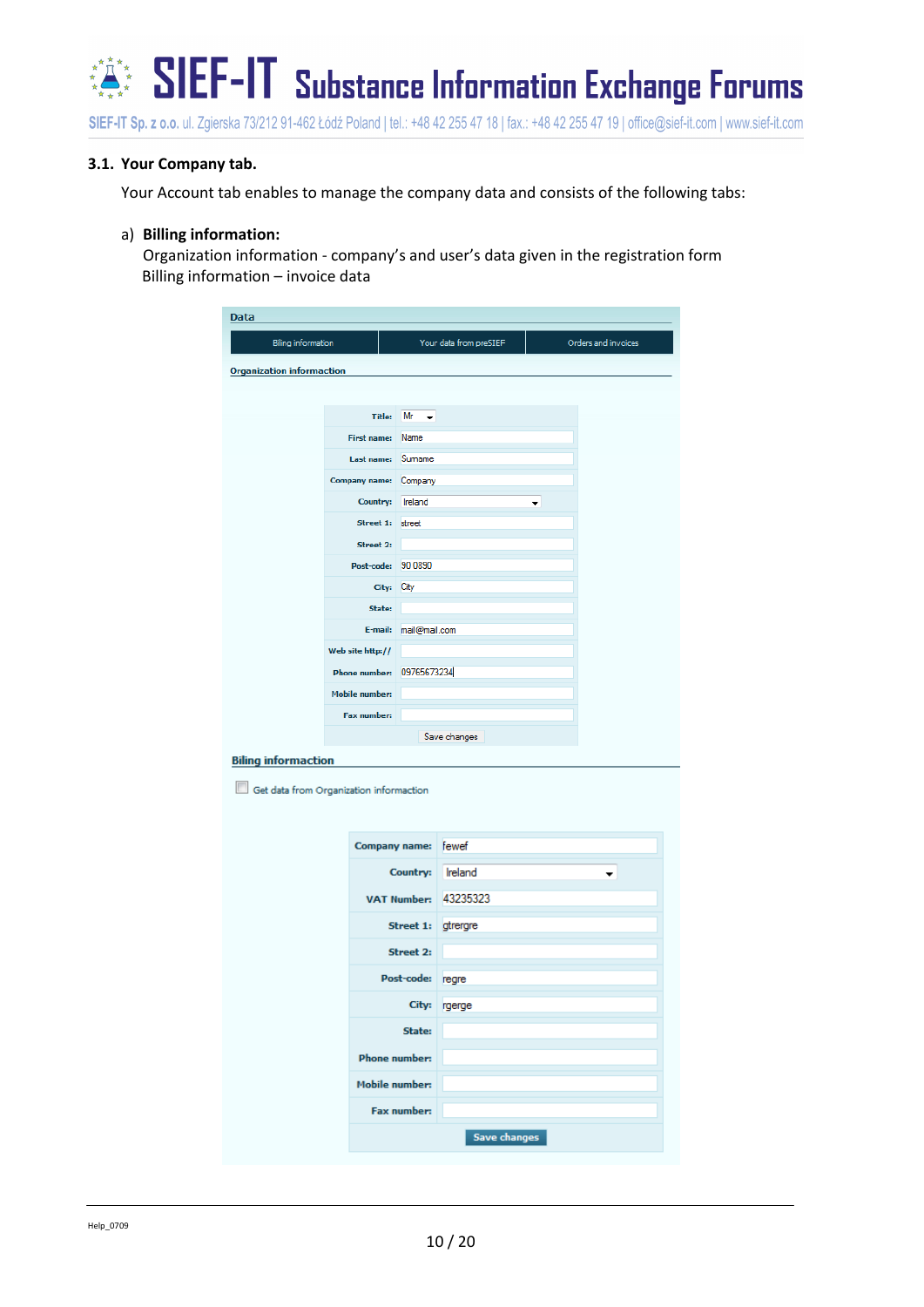$\mathbb{S}^*$  SIEF-IT substance Information Exchange Forums

SIEF-IT Sp. z o.o. ul. Zgierska 73/212 91-462 Łódź Poland | tel.: +48 42 255 47 18 | fax.: +48 42 255 47 19 | office@sief-it.com | www.sief-it.com

- b) **Your data from pre-SIEF -** User's data from XML file.
- c) **Orders and invoices**  orders made for SIEF access

#### <span id="page-10-0"></span>**3.2. Your Account tab.**

#### a) **Users.**

This tab presents the account's and sub-accounts' data.

| <b>Users</b> |                                |                      |                |
|--------------|--------------------------------|----------------------|----------------|
|              | <b>Username</b>                | E-mail               | <b>Type</b>    |
|              | angelosdei<br>Marcus Boudwille | angelos_dei@yahoo.pl | <b>Manager</b> |

#### **Attention:**

Main account user has administrative rights and authority to manage all additional sub-accounts and their access rights to SIEFs.

#### b) **Add user.**

This tab enables creation of additional sub-accounts within main User's account.

| <b>Add user</b>                                                                                                                   |                     |          |  |
|-----------------------------------------------------------------------------------------------------------------------------------|---------------------|----------|--|
| Here you can add new users to your account in SIEF-IT system and assign an appropriate access status. For more info click<br>help |                     |          |  |
|                                                                                                                                   | * Login:            |          |  |
|                                                                                                                                   | * Password:         |          |  |
|                                                                                                                                   | * Re-type password: |          |  |
|                                                                                                                                   | * E-mail:           |          |  |
|                                                                                                                                   | * First name:       |          |  |
|                                                                                                                                   | * Last name:        |          |  |
|                                                                                                                                   |                     | Add user |  |

*Add user tab*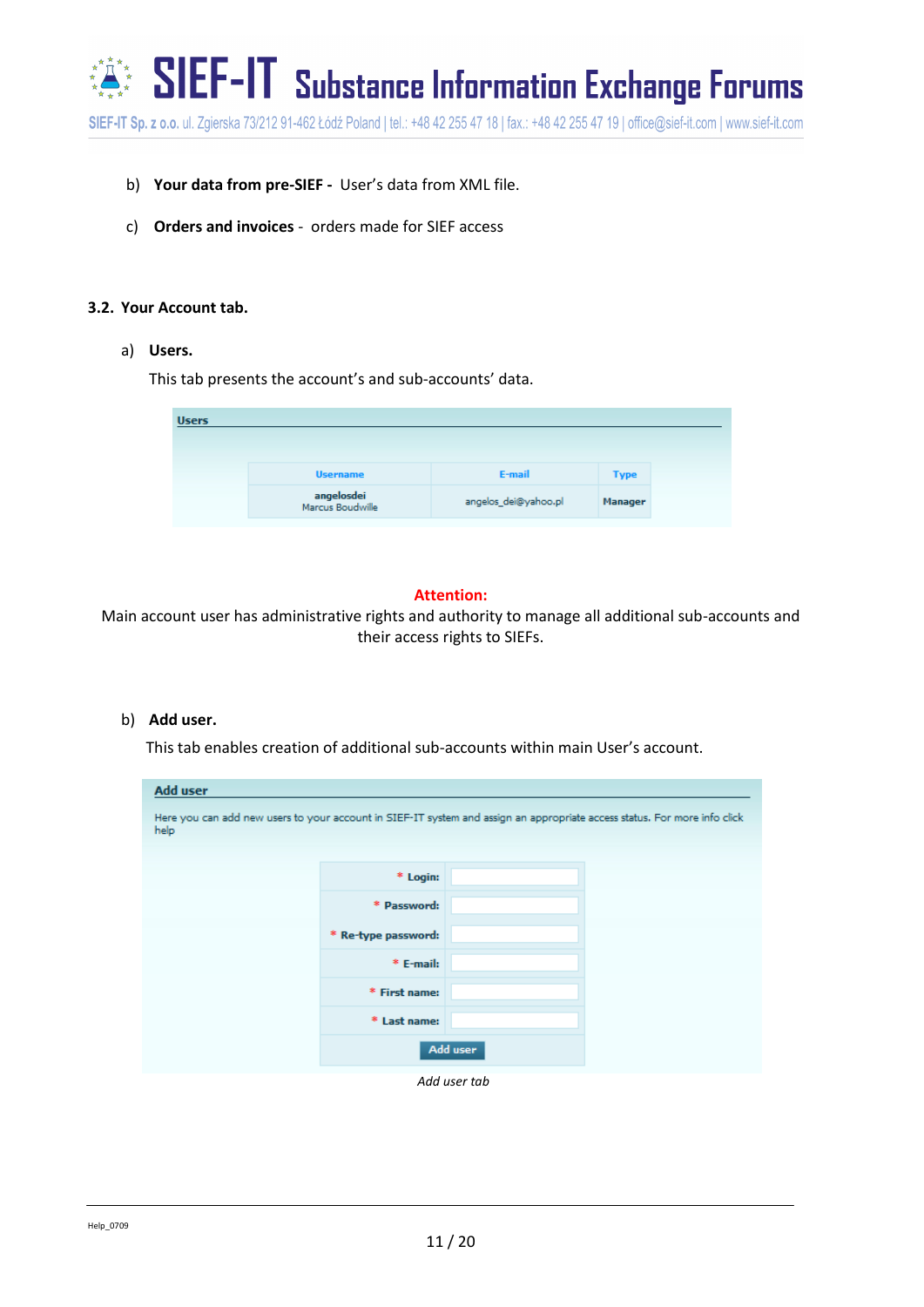

 $\mathbb{Z}^*$  SIEF-IT substance Information Exchange Forums

SIEF-IT Sp. z o.o. ul. Zgierska 73/212 91-462 Łódź Poland | tel.: +48 42 255 47 18 | fax.: +48 42 255 47 19 | office@sief-it.com | www.sief-it.com

#### **Attention:**

Every additional sub-account user has unique Username and password to SIEF-IT system.

#### **The procedure of creating a sub-account (adding a new user):**

- open 'Add User' tab,
- fill in new User's data in the related fields,
- enter an independent Username and Password,

#### **Attention:**

A new sub-account User can be registered in the system provided that his e-mail address had not been previously registered in SIEF-IT system. The system does not allow to have two Users with the same e-mail address.

#### c) **Password change.**

| * Current password:                                                                  |
|--------------------------------------------------------------------------------------|
|                                                                                      |
| * New password:                                                                      |
| * Re-type new password:                                                              |
| <b>Change password</b>                                                               |
| A new password will be applied on the next login after the password has been changed |

#### To change the password please:

- $-$  enter current password,
- define new password,
- $-$  re-type the new password,
- $-$  confirm the password change.

#### **Attention:**

For safety reasons your password at SIEF-IT system must consist of minimum 8 characters.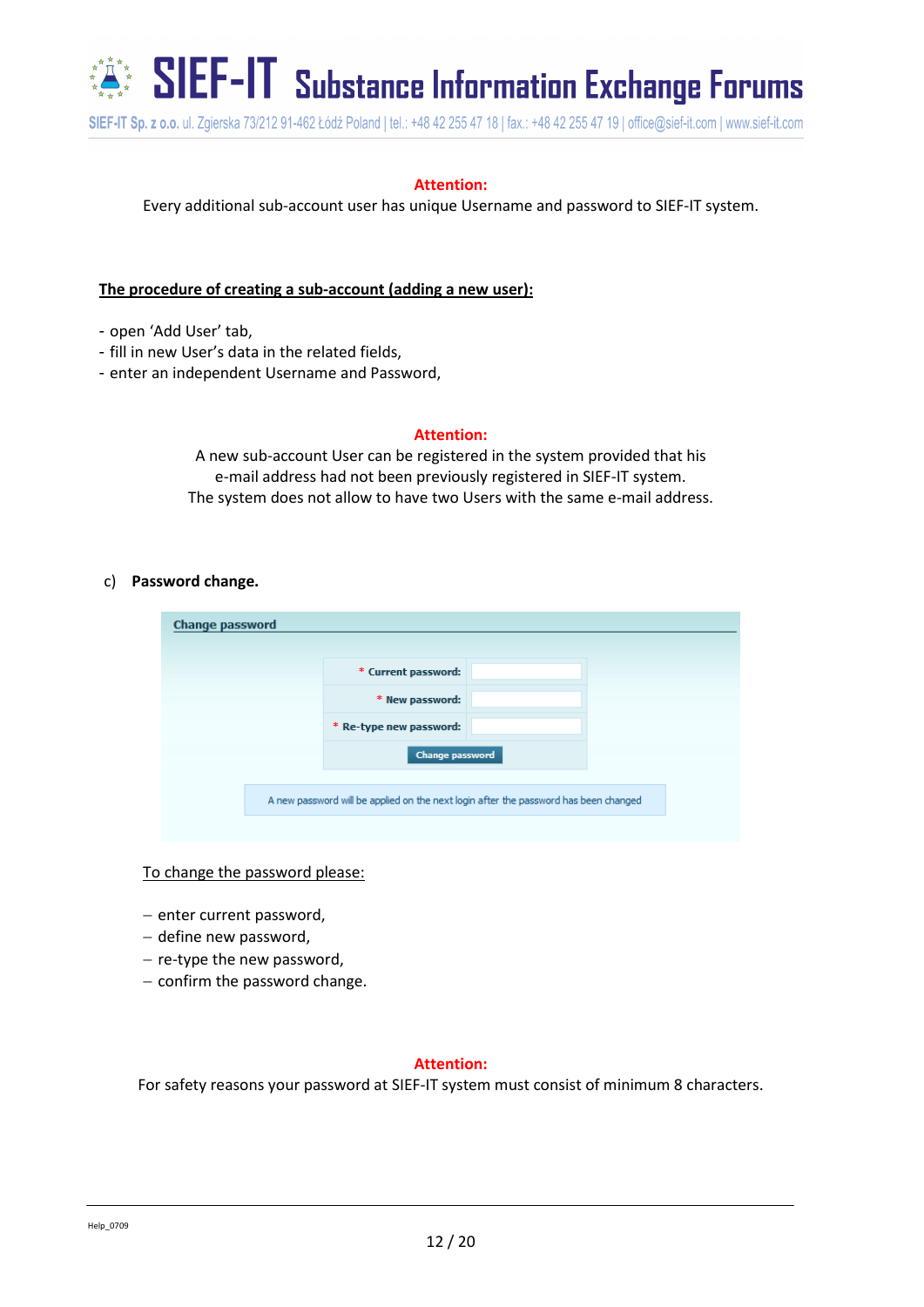

#### <span id="page-12-0"></span>**3.3. Your SIEFs tab.**

**3.3.1. Join your SIEF** – enables to join particular SIEF or create new SIEF.

**Join your SIEF** tab allows choosing the following procedures:

a) Join by importing XML file,

| Join by importing XML file                                                                                                                                                                             |                                 | Join by UUID number               | Join as Expert or Data Holder |                                                                |   |
|--------------------------------------------------------------------------------------------------------------------------------------------------------------------------------------------------------|---------------------------------|-----------------------------------|-------------------------------|----------------------------------------------------------------|---|
| Join your SIEF - by importing XML file <sup>®</sup>                                                                                                                                                    |                                 |                                   |                               |                                                                |   |
| Here you can create new SIEFs, preSIEFs or join existing SIEFs by adding XML file,<br>which had been previously imported from REACH-IT.<br>How to upload XML file?<br>Where to download XML file from? |                                 |                                   |                               |                                                                |   |
| 1) Import Pre-SIEF description in XML format:<br>*<br>log into REACH-IT to download XML file                                                                                                           |                                 |                                   |                               | Przeglądaj                                                     | O |
|                                                                                                                                                                                                        | $*$ z <sub>0</sub> UUID number: |                                   |                               |                                                                | O |
|                                                                                                                                                                                                        | * 3) Reference number:          |                                   |                               |                                                                | O |
| Do you want to send an invitation to participants in the $\sqrt{\left y\right }$                                                                                                                       | preSIEF?                        |                                   |                               | <b>Join your SIEF</b><br>Need any help?<br>service@sief-it.com |   |
|                                                                                                                                                                                                        |                                 | Join by importing XML file window |                               |                                                                |   |

#### The procedure of XML upload:

- download XML file from REACH-IT system to your computer,
- log into SIEF- IT system,
- choose **Join your SIEF** tab,
- click **Browse** and find XML file on the hard disc of your computer,
- enter your organization UUID number,
- enter your Reference number,
- tick the field 'Do you want to send an invitation to participants in the pre-SIEF?' (optionally),
- Click **Join your SIEF** button,
- After successful upload, you will see the confirmation report.

**XML** is a file generated by REACH –IT system. It contains the whole pre-SIEF data for the particular substance.

**UUID Number** is a unique number assigned to your company in REACH-IT system.

**Reference Number** is a unique pre-registration number assigned by REACH-IT to a particular substance and particular company.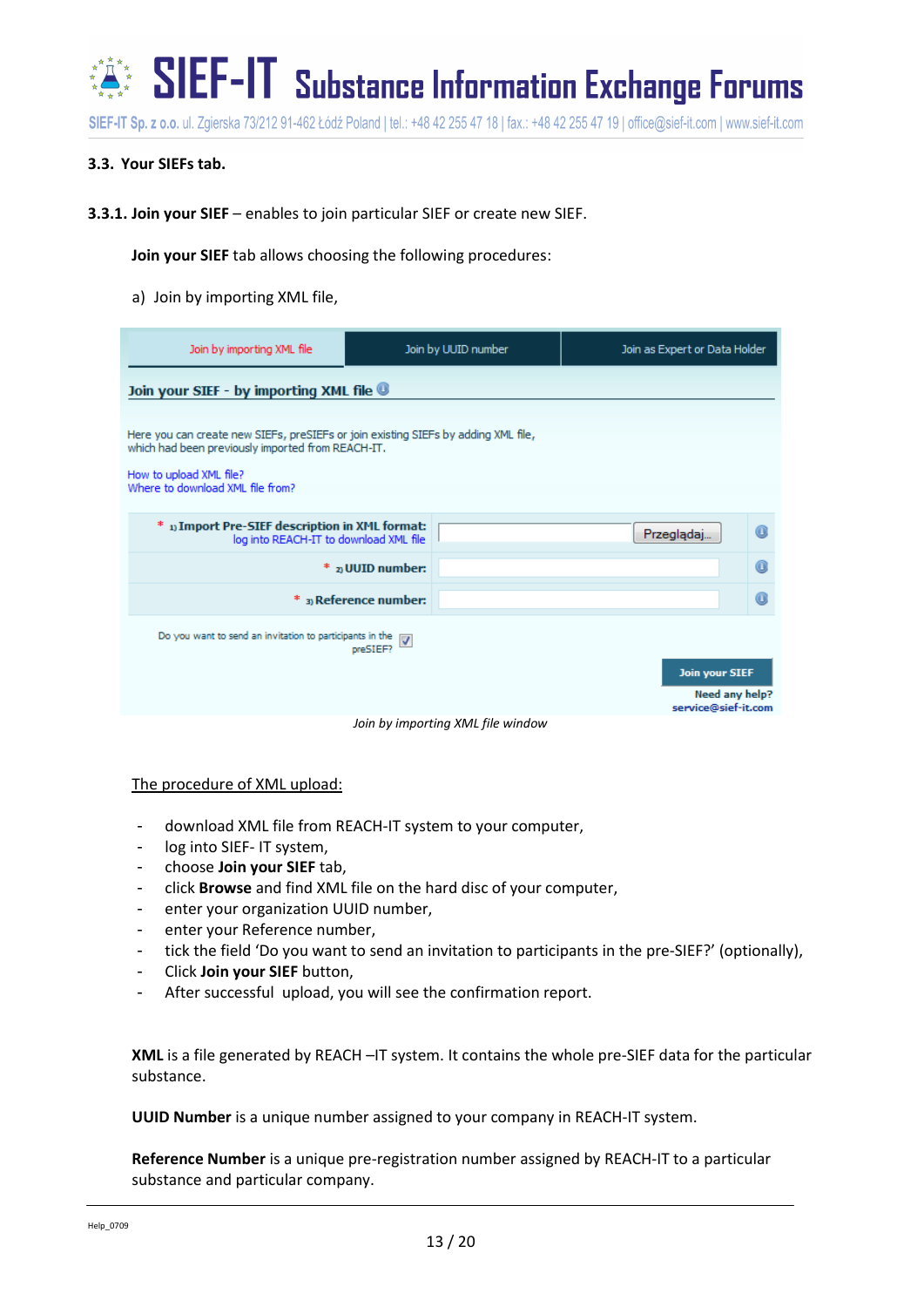

After uploading the pre-SIEF XML file to SIEF-IT portal, you will receive the following information:

**Information** Your preSIEF XML file has been successfully uploaded. After correct verification you will receive an email with SIEF activation link. The email will be sent on the address given in preSIEF XML.

*Information about successful XML upload*

Immediately after the upload the system verifies the file and checks whether the pre-SIEF exists in SIEF-IT system. If it does you will be assigned to that SIEF, if not, a new SIEF will be created. If the verification is successful an activation e-mail is sent to the e-mail address from the pre-SIEF data. Clicking the activation link in the e-mail will enable the access.

#### **Attention:**

The system sends SIEF activation link to the e-mail address that belongs to a person whose UUID and reference numbers are concerned. If you are not a contact person stated in the pre-SIEF you will have to ask that person to activate the SIEF.

After the SIEF activation, a SIEF table will be visible on the list in **Available SIEFs** tab.

b) Join by UUID number.

| Join by importing XML file                                                                                                                      | Join by UUID number        | Join as Expert or Data Holder |  |  |  |
|-------------------------------------------------------------------------------------------------------------------------------------------------|----------------------------|-------------------------------|--|--|--|
| Join your SIEF - by giving UUID and Reference number <sup>®</sup>                                                                               |                            |                               |  |  |  |
| Here you can Join your SIEF by giving your company UUID and Reference number                                                                    |                            |                               |  |  |  |
| * UUID number:                                                                                                                                  |                            | $^{\circ}$                    |  |  |  |
| * Reference number:                                                                                                                             |                            | $^{\circ}$                    |  |  |  |
| Do you want to send an invitation to participants in the $\sqrt{\frac{1}{N}}$<br><b>Join your SIEF</b><br>Need any help?<br>service@sief-it.com |                            |                               |  |  |  |
|                                                                                                                                                 | Join by UUID number window |                               |  |  |  |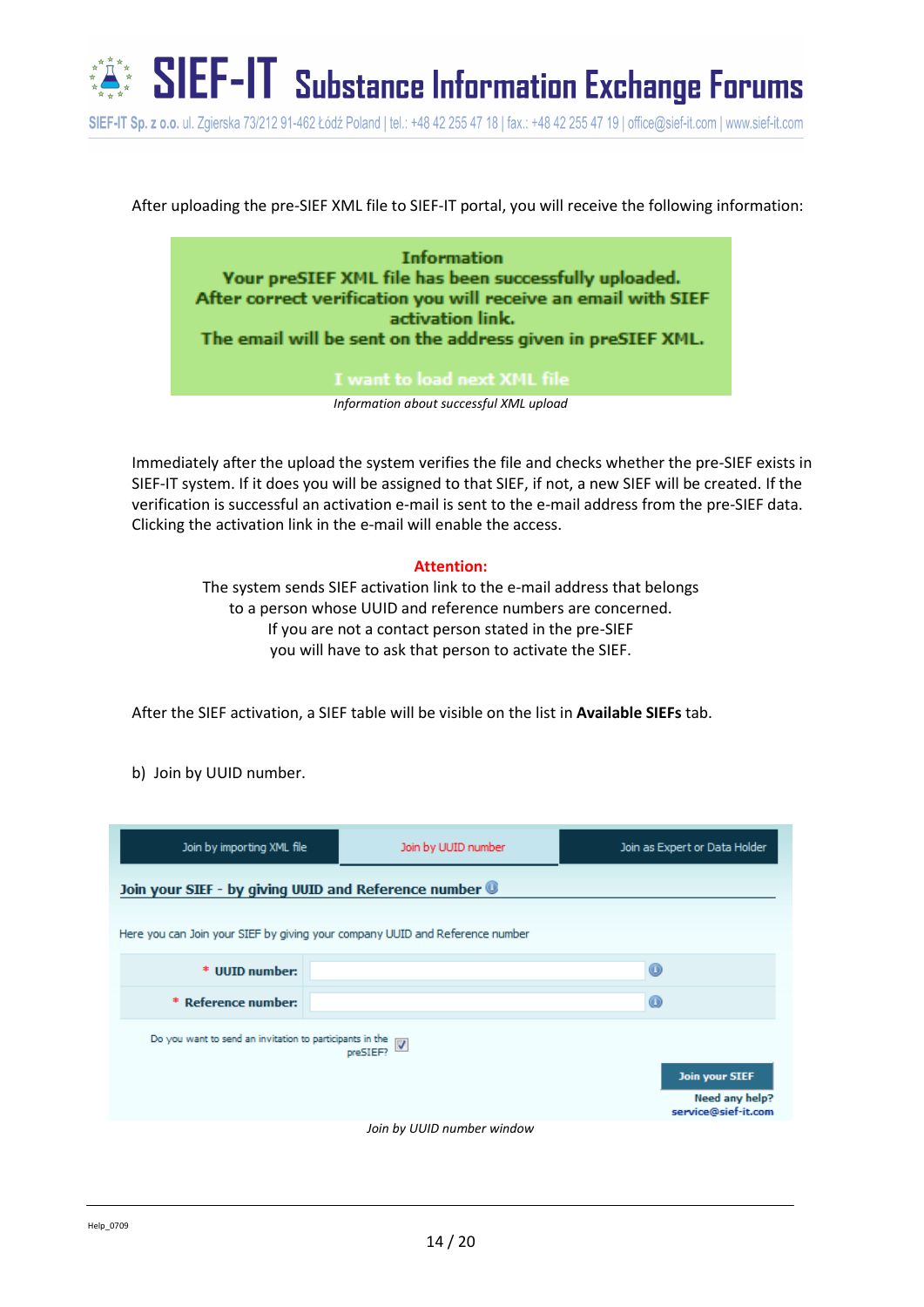$\mathbf{S}^*$   $\mathbf{S}$   $\mathbf{E}$   $\mathbf{F}$  -  $\mathbf{F}$   $\mathbf{S}$  ubstance Information Exchange Forums

SIEF-IT Sp. z o.o. ul. Zgierska 73/212 91-462 Łódź Poland | tel.: +48 42 255 47 18 | fax.: +48 42 255 47 19 | office@sief-it.com | www.sief-it.com

#### c) Join as Expert or Data Holder.

| Join by importing XML file                                                                                                                     |                                                        | Join by UUID number | Join as Expert or Data Holder |  |  |  |  |
|------------------------------------------------------------------------------------------------------------------------------------------------|--------------------------------------------------------|---------------------|-------------------------------|--|--|--|--|
| Join as Expert or Data Holder                                                                                                                  |                                                        |                     |                               |  |  |  |  |
| Please, find your substance and Join your SIEF as Expert or Data Holder.<br>Enter substance name or EC number or CAS number in the search box. |                                                        |                     |                               |  |  |  |  |
| Name:                                                                                                                                          |                                                        | min. 3 characters   |                               |  |  |  |  |
| <b>EC</b> number:                                                                                                                              |                                                        | min. 2 characters   |                               |  |  |  |  |
| <b>CAS number:</b>                                                                                                                             | min. 2 characters                                      |                     |                               |  |  |  |  |
|                                                                                                                                                | <b>Search</b><br>Need any help?<br>service@sief-it.com |                     |                               |  |  |  |  |

*Join as Expert or Data Holder window*

#### <span id="page-14-0"></span>**3.3.2. Available SIEFs tab.**

This tab lists all SIEF tables no matter of the actual status. Here you have a possibility to order the access to a particular SIEF.

| <b>Available SIEFs</b> |                             |                                                                                         |                                       |
|------------------------|-----------------------------|-----------------------------------------------------------------------------------------|---------------------------------------|
|                        | STEE name: ibaconic acid    |                                                                                         | More about substance.<br>Data Holders |
| EC number              | CAS number                  | XML download date                                                                       | SIEE user status                      |
| 202-599-6              | $97 - 65 - 4$               | 2009-10-10 00:01:00                                                                     | not choose.                           |
|                        |                             | Access status: access to SIEF is blocked. Please, use "go to SIEF" link.                |                                       |
| Cancel this SIEE       |                             |                                                                                         | PreSIEE members data                  |
|                        |                             |                                                                                         | <b>Go to SIEF</b>                     |
|                        |                             |                                                                                         |                                       |
|                        | SIEF name: tungsten carbide |                                                                                         |                                       |
| EC number              | CAS number                  | XML download date                                                                       | SIEF user status                      |
| 235-123-0              | 12070-12-1                  | 2009-10-19 15:02:40                                                                     | not choose                            |
|                        |                             | Access status: access to SIEF is blocked. Please, use "go to SIEF" link.                |                                       |
|                        |                             |                                                                                         | <b>Go to SIEF</b>                     |
|                        |                             |                                                                                         |                                       |
|                        |                             | SIEF name: alpha-phenyl-1H-benzimidazole-2-methanol                                     |                                       |
| EC number              | CAS number                  | XML download date                                                                       | SIEF user status                      |
| 200-073-0              | $50 - 97 - 5$               | not available                                                                           | data holder                           |
|                        |                             | Access status: access to this SIEF has been already ordered. Please effect the payment. |                                       |
|                        |                             |                                                                                         |                                       |

*"Available SIEFs" tab - example view.*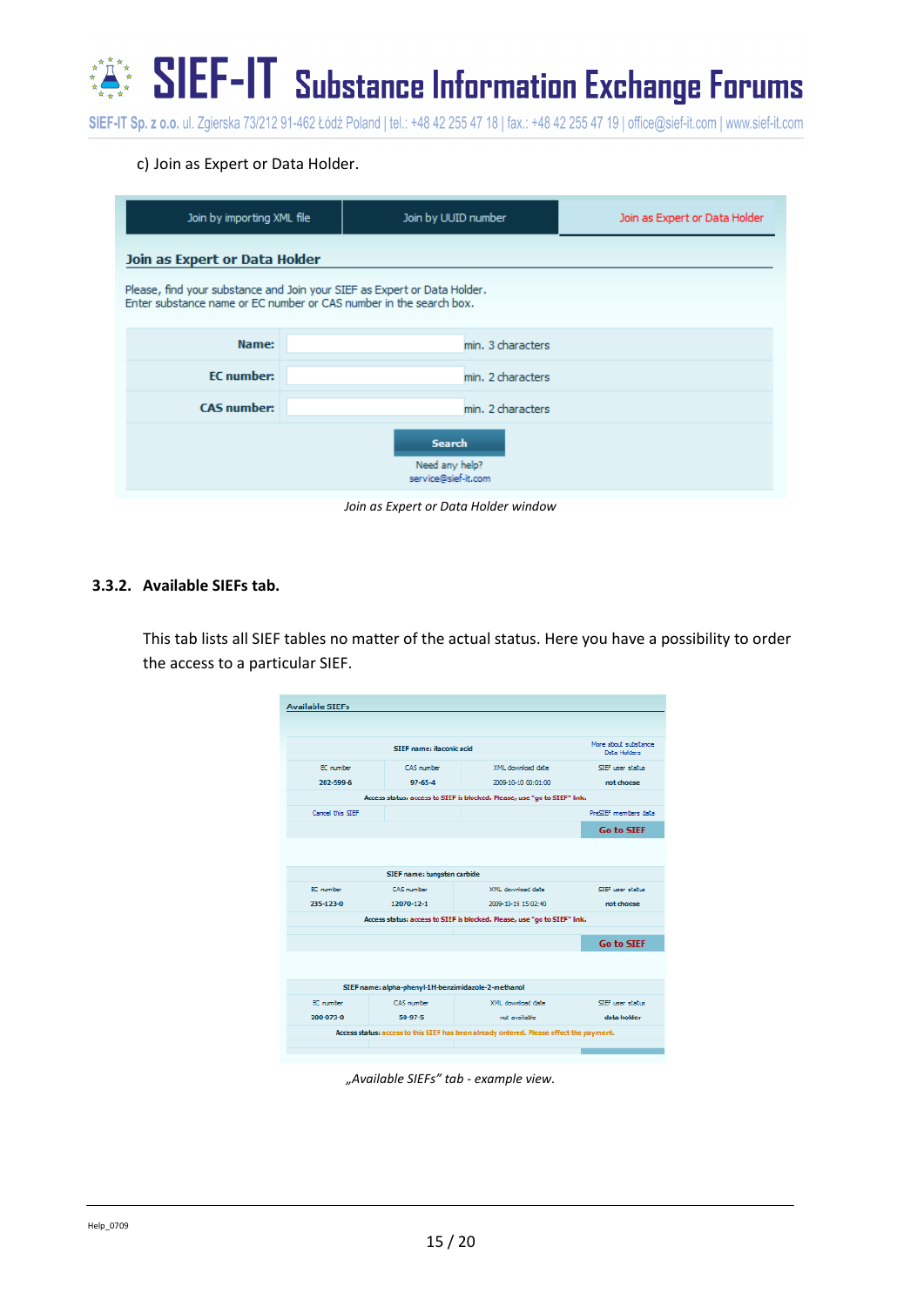

After successful XML upload or successful joining by UUID number, the pre-SIEF has to be activated using activation link. After the pre-SIEF XML was activated, the following SIEF table appears in your **Available SIEFs** tab:

| <b>SIEF</b> name:                                                        |                                   |                                     | More about substance<br>Data Holders |
|--------------------------------------------------------------------------|-----------------------------------|-------------------------------------|--------------------------------------|
| EC number                                                                | CAS number                        | XML download date                   | SIEF user status                     |
|                                                                          |                                   |                                     | not chosen                           |
| Access status: access to SIEF is blocked. Please, use "Go to SIEF" link. |                                   |                                     |                                      |
| Delete substance from your<br>account                                    | Fill in "SIEF Activity<br>Survey" | Send basic invitation to<br>members | Members data                         |
|                                                                          |                                   |                                     | Go to SIEF $\gg$                     |

#### **'Go to SIEF' link:**

At this stage a red**-**coloured **Go to SIEF** link will guide you to the Order Form:

#### **ORDERED SIEF(s) DATA**

Your one-time payment covers the access to your SIEF up to 2018 inclusive. Choose one of the following options: Charges **Your role** (excluding VAT) SIEF member (Standard access, Registrant) (Producer, Importer, Only Representative, Third Party Representative,<br>Additional User in Legal Entity) One - time payment covers the access to SIEF **250 EUR** up to 2018/06/01 **Expert 50 EUR** - time payment covers the access to Expert SIEF up to 2018/06/01 **Data Holder** 50 EUR time payment covers the access to Data Holder SIEF up to 2018/06/01 SIEF name: **EC** number: Your role: SIEF member ٠ Access: Standard - 250 EUR -**COLLECTIVE ORDER** Get special discount for ordering several SIEFs on one order! + (Check details of collective order) Total amount due (net): 250 EUR

*Order Form/Ordered SIEFs data*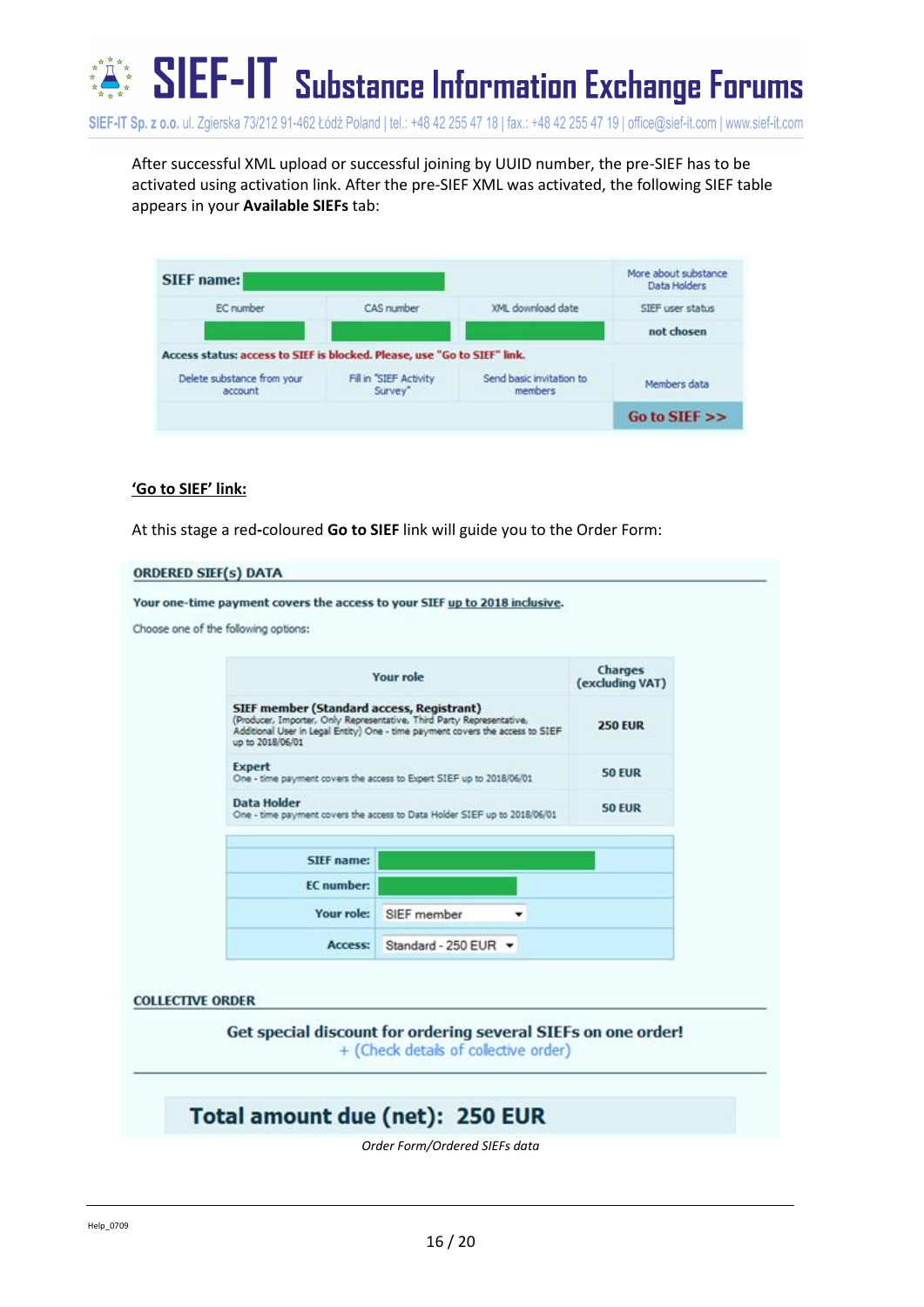## SIEF-IT Substance Information Exchange Forums \* \* \* \*

SIEF-IT Sp. z o.o. ul. Zgierska 73/212 91-462 Łódź Poland | tel.: +48 42 255 47 18 | fax.: +48 42 255 47 19 | office@sief-it.com | www.sief-it.com



After ordering the SIEF access you will be sent the following documents:

- your order for SIEF access
- pro-forma invoice

The SIEF table of the corresponding SIEF will change to the following:

| SIEF name:                     |            |                                                                                         | More about substance<br>Data Holders |  |
|--------------------------------|------------|-----------------------------------------------------------------------------------------|--------------------------------------|--|
| EC number                      | CAS number | XML download date                                                                       | SIEF user status                     |  |
|                                |            |                                                                                         | <b>SIEF Member</b>                   |  |
|                                |            | Access status: access to this SIEF has been already ordered. Please effect the payment. |                                      |  |
| Fill in "SIEF Activity Survey" |            | Send basic invitation to members                                                        | Members data                         |  |

#### **Attention:**

After effecting the payment by credit card or by bank transfer to SIEF-IT account, the system administrator unblocks the access to ordered SIEF and the User receives the invoice confirming the payment.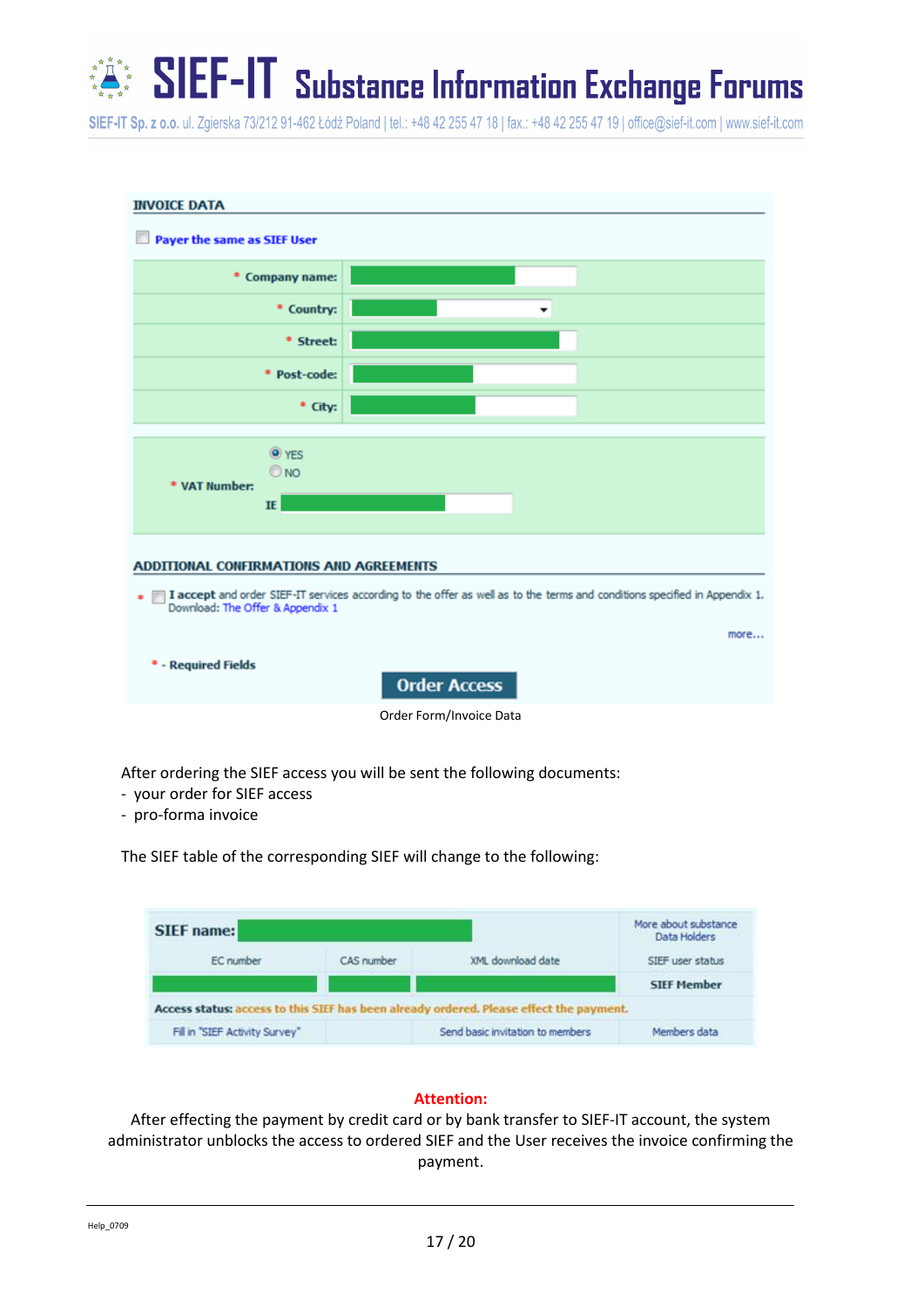

#### **3.3.3. Search tab.**

Allows finding the SIEF you would like to join. Useful for Data holders and Experts.

#### <span id="page-17-0"></span>**3.4. Entrance to SIEFs.**

After the payment for SIEF access is effected, the administrator unblocks the access to ordered SIEF. The SIEF table of the corresponding SIEF will change accordingly. The green-coloured **Go to SIEF** link becomes a gate to your SIEF:

| <b>SIEF</b> name:                |                                                                                                     |                                            | More about substance<br>Data Holders |  |
|----------------------------------|-----------------------------------------------------------------------------------------------------|--------------------------------------------|--------------------------------------|--|
| EC number                        | CAS number                                                                                          | XML download date                          | SIEF user status                     |  |
|                                  |                                                                                                     |                                            | <b>SIEF Member</b>                   |  |
|                                  |                                                                                                     |                                            |                                      |  |
|                                  | Access status: access to SIEF is unblocked until 2018-06-30. Entrance to SIEF by "Go to SIEF" link. |                                            |                                      |  |
| Fill in SIEF Activity<br>Survey" | Send one-click message to all<br>members                                                            | Send basic invitation to<br><i>members</i> | Members data                         |  |

*Entrance to SIEF*

After entering the SIEF the User logged as SIEF member has the access to all sub-forums:

- SIEF POLLS&SURVEYS,
- LR&SFF FORUM,
- SUBSTANCE FORUM,
- EXPERT'S FORUM,
- DATA HOLDER'S FORUM.

|   |                                                                                                                                                                                                                                                                    | <b>Topics Posts</b> |          | <b>Last Post</b> |
|---|--------------------------------------------------------------------------------------------------------------------------------------------------------------------------------------------------------------------------------------------------------------------|---------------------|----------|------------------|
|   | <b>SIEF POLLS &amp; SURVEYS</b><br>Current pols and results of SIEF pols and surveys                                                                                                                                                                               |                     |          |                  |
| û | <b>LR &amp; SFF FORUM</b><br>Communication with Lead Registrant and SIEF Formation Facilitator<br>Subforumn: n SFF Communication. n LR Designation. n LR Communication                                                                                             | z.                  |          |                  |
| Q | <b>SUBSTANCE FORUM</b><br>Basic topics related to registration of substances, classification and labeling, similarity ect.<br>Subforums: p Substance identity & similarity, p Classification & labelling. p Operating rules & Cost sharing. p Registration dossier |                     | 12       |                  |
| G | <b>EXPERT'S FORUM</b><br>Forum for communication with edemal SIEF experts<br>Subforums: n Expert's references. n Methods of substance identification                                                                                                               | $\bullet$           | $\theta$ |                  |
| Ġ | <b>DATA HOLDER'S FORUM</b><br>Forum for communication with holders of substance data, test, research<br>Subforums: D Data holder's references. D Data available. D GLP data                                                                                        | ۰                   | $\circ$  |                  |

SIEF main table – sample view

#### **Attention:**

The user logged as **Expert** will have an access to **Expert's Forum** only. The user logged as **Data Holder** will have an access to **Data Holders'** FORUM only.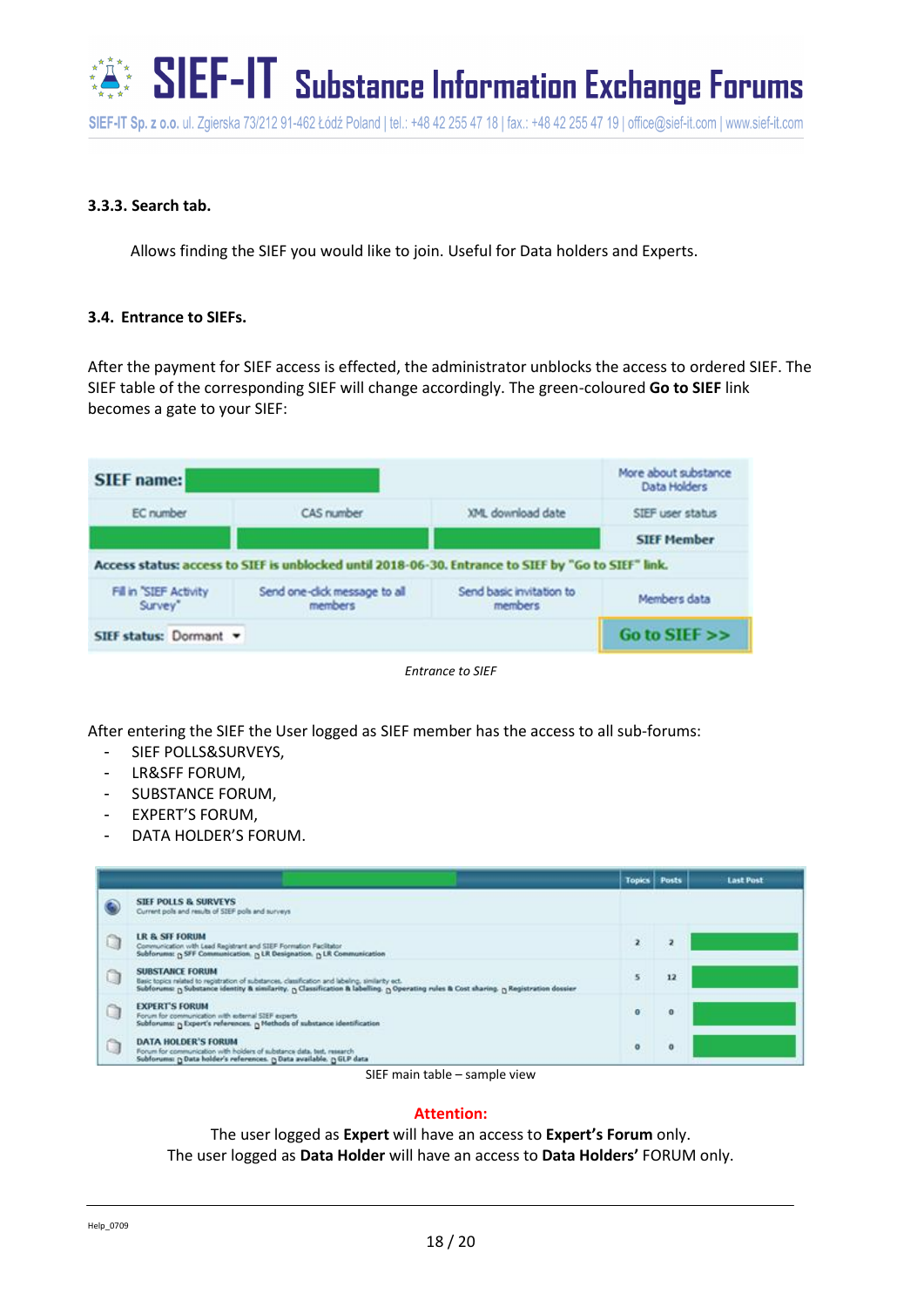

### <span id="page-18-0"></span>**3.5. User's roles in SIEF.**

Before every logging in the SIEF system User can choose the role he/she wants to act in the SIEF. Depending on the role different rights are given.

| <b>SIEF</b> name:                 |                                                                                                     |                                     | More about substance<br>Data Holders |  |
|-----------------------------------|-----------------------------------------------------------------------------------------------------|-------------------------------------|--------------------------------------|--|
| EC number                         | CAS number                                                                                          | XML download date                   | SIEF user status                     |  |
|                                   |                                                                                                     |                                     | <b>SIEF Member</b>                   |  |
|                                   | Access status: access to SIEF is unblocked until 2018-06-30. Entrance to SIEF by "Go to SIEF" link. |                                     |                                      |  |
| Fill in "SIEF Activity<br>Survey" | Send one-click message to all<br>members                                                            | Send basic invitation to<br>members | Members data                         |  |
| SIEF status: Dormant              |                                                                                                     |                                     | Go to SIEF                           |  |
| Leading                           |                                                                                                     |                                     |                                      |  |
| Involved<br>Passive               |                                                                                                     |                                     |                                      |  |
| Dormant                           |                                                                                                     |                                     |                                      |  |
| Observer                          |                                                                                                     |                                     |                                      |  |

#### **Roles in SIEF and rights related:**

| <b>Your SIEF</b><br>activity | <b>SIEF CODE</b><br>(Code of activity) | <b>Description</b>                                                                                                                                                                                                                                         |
|------------------------------|----------------------------------------|------------------------------------------------------------------------------------------------------------------------------------------------------------------------------------------------------------------------------------------------------------|
| Leading                      |                                        | My company will actively participate in the SIEF and, if<br>applicable, become a member of a consortium to complete<br>registration for this substance.                                                                                                    |
| <b>Involved</b>              | 2                                      | My company intends to register, would like to actively<br>participate in the SIEF and, if applicable, exchange<br>information with the leading consortium.                                                                                                 |
| <b>Passive</b>               | 3                                      | My company has the intention to register, but does not<br>intent to actively participate in the SIEF process. However<br>my company would like to receive progress reports,<br>information on substance specifications and classification<br>and labeling. |
| <b>Dormant</b>               | 4                                      | My company has no intention to register and may inactivate<br>the pre-registration.                                                                                                                                                                        |
| <b>Observer</b>              | 5                                      | My company does not want to incur any costs but is<br>interested in receiving information about the progress of<br>SIEF work. This does not preclude the subsequent<br>registration and join this SIEF.                                                    |

#### **Attention:**

The role in SIEF can is chosen every time before you log in the SIEF system and can be changed according to activity the particular user wants to act in SIEF.